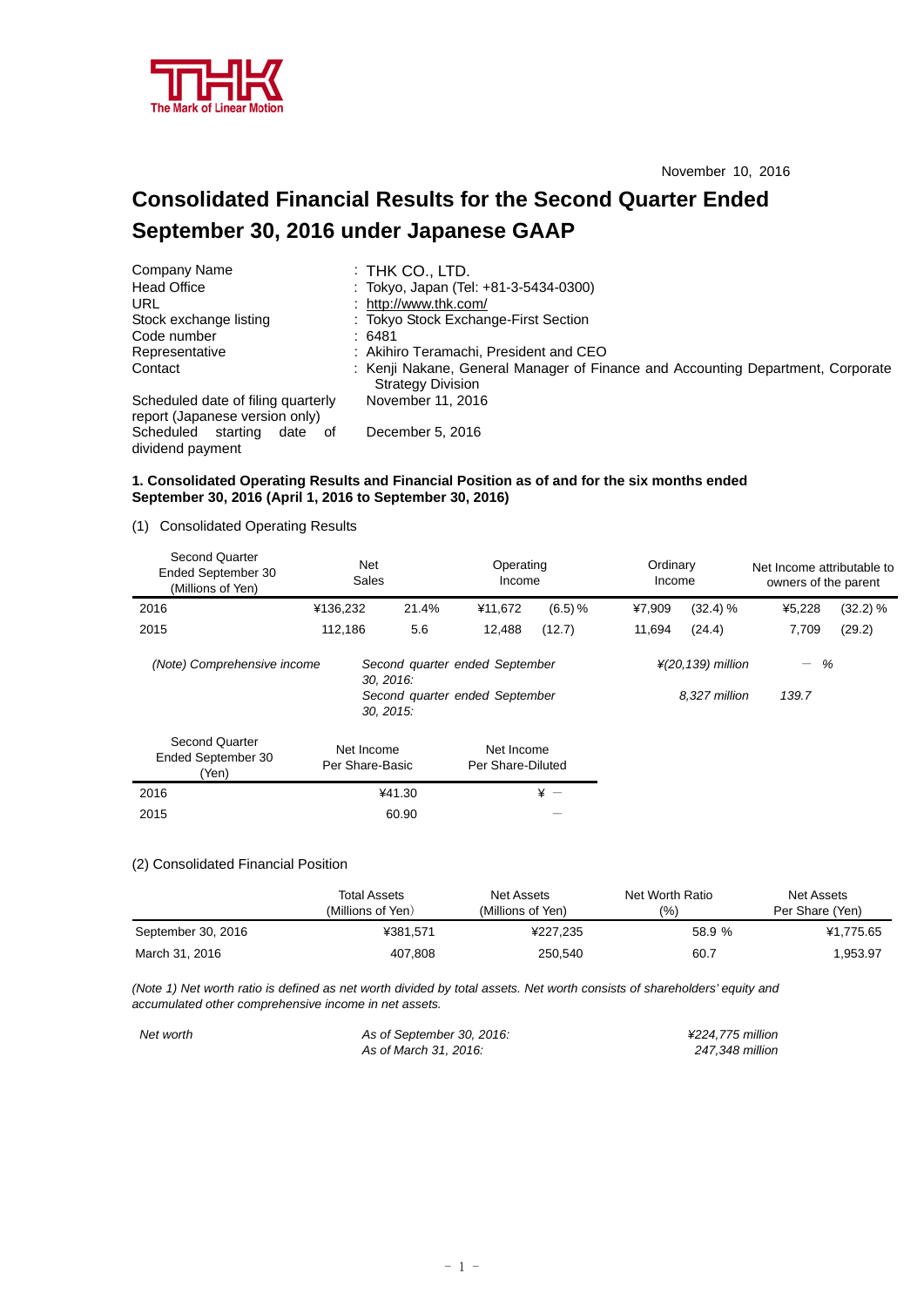#### **2. Dividends**

|                                | Dividend Per Share (Yen)                     |                                                    |                                                  |          |       |
|--------------------------------|----------------------------------------------|----------------------------------------------------|--------------------------------------------------|----------|-------|
| For the year ended<br>March 31 | <b>First Quarter</b><br>End as of<br>June 30 | <b>Second Quarter</b><br>End as of<br>September 30 | <b>Third Quarter</b><br>End as of<br>December 31 | Year end | Total |
| 2016 (Actual)                  |                                              | 25.00                                              |                                                  | 25.00    | 50.00 |
| 2017 (Actual)                  |                                              | 16.00                                              | n/a                                              | n/a      | n/a   |
| 2017 (Projected)               | n/a                                          | n/a                                                |                                                  |          |       |

*(Note) Change in dividend projection: None* 

#### **3. Forecasts for the year ending March 31, 2017 (April 1, 2016 to March 31, 2017)**

|                            | <b>Net</b><br>Sales<br>(Millions of Yen) | Operating<br>Income<br>(Millions of Yen) | Ordinary<br>Income<br>(Millions of Yen) | Net Income<br>attributable to<br>owners of the<br>parent<br>(Millions of Yen) | Net Income<br>per Share (Yen) |
|----------------------------|------------------------------------------|------------------------------------------|-----------------------------------------|-------------------------------------------------------------------------------|-------------------------------|
| Year ending March 31, 2017 |                                          |                                          |                                         |                                                                               |                               |
| (amount)                   | ¥262.000                                 | ¥21.000                                  | ¥19.600                                 | ¥14.000                                                                       | ¥110.60                       |
| (percentage)               | 8.9%                                     | (9.4)%                                   | 2.4%                                    | 3.1%                                                                          | n/a                           |

*(Note 1) Change in forecasts: None* 

*(Note 2) The above forecasts are based upon the information currently available at the time of the announcement of this report. Actual performance may differ from the estimates due to various unforeseen factors.* 

#### **4**.**Other Financial Information**

- (1) Significant change in scope of consolidation: None
- (2) Simplified or particular accounting treatment for quarterly financial statements:

#### *(Income taxes)*

Certain consolidated subsidiaries determine their income tax expenses by multiplying net income for the quarter period by the estimated effective tax rate applicable to the fiscal year.

(3) Changes in accounting policy and estimates, and restatement due to:

|     | a.<br>b. | Changes in accounting standard<br>Other changes | Please refer to "5. Accounting Changes"<br>None |             |
|-----|----------|-------------------------------------------------|-------------------------------------------------|-------------|
| (4) |          | Number of shares                                |                                                 |             |
|     | a.       | Common stock issued, including treasury         |                                                 | (shares)    |
|     |          | stock, as of:                                   | September 30, 2016                              | 133,856,903 |
|     |          |                                                 | March 31, 2016                                  | 133,856,903 |
|     | b.       | Treasury stock as of:                           | September 30, 2016                              | 7,269,737   |
|     |          |                                                 | March 31, 2016                                  | 7.269.394   |
|     |          | Average number of common stock for the six      |                                                 |             |
|     |          | months ended:                                   | September 30, 2016                              | 126,587,289 |
|     |          |                                                 | September 30, 2015                              | 126,589,455 |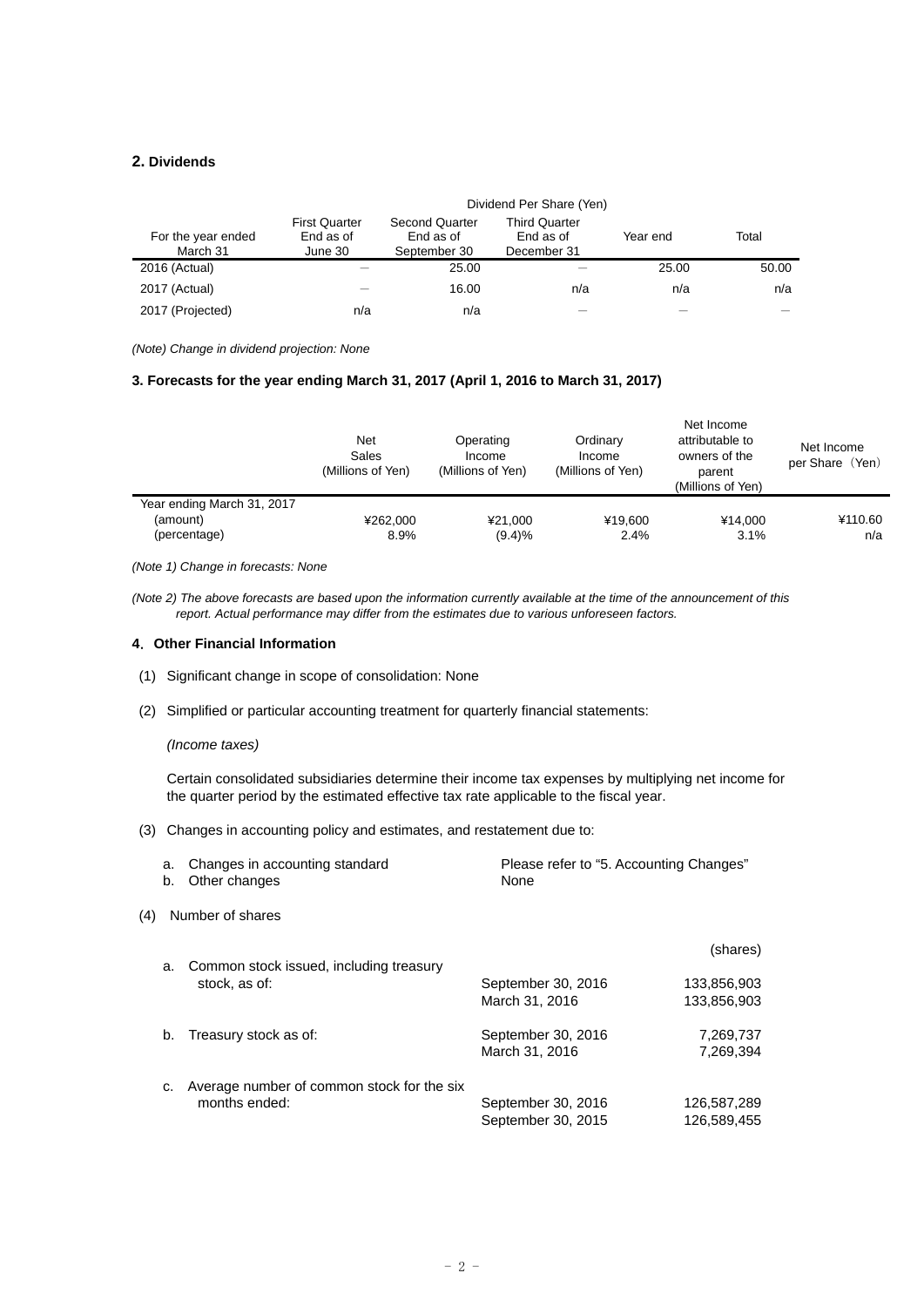#### **5**.**Accounting Changes**

(1) Prior to April 1, 2016, the depreciation method for property, plant and equipment of THK and its domestic consolidated subsidiaries mainly was the declining-balance method, whereas that of certain consolidated subsidiaries in the United States of America was the accelerated depreciation method. Effective April 1, 2016, THK and the aforementioned consolidated subsidiaries changed their depreciation method to the straight-line method.

From the viewpoint of unification of the THK Group's accounting policies responding to the progress of globalization, THK and its consolidated subsidiaries reviewed the usage situation of their property, plant and equipment. As a result of the review, THK found that such assets would work stably and determined that the straight-line method would reflect the actual economic conditions of such assets more appropriately.

The effect of changing the depreciation method was to increase operating income, ordinary income and income before income taxes for the six-month period ended September 30, 2016 each by ¥645 million.

(2) Effective April 1, 2016, THK applied "Revised Implementation Guidance on Recoverability of Deferred Tax Assets" (Statement No. 26, issued by Accounting Standards Board of Japan on March 28, 2016).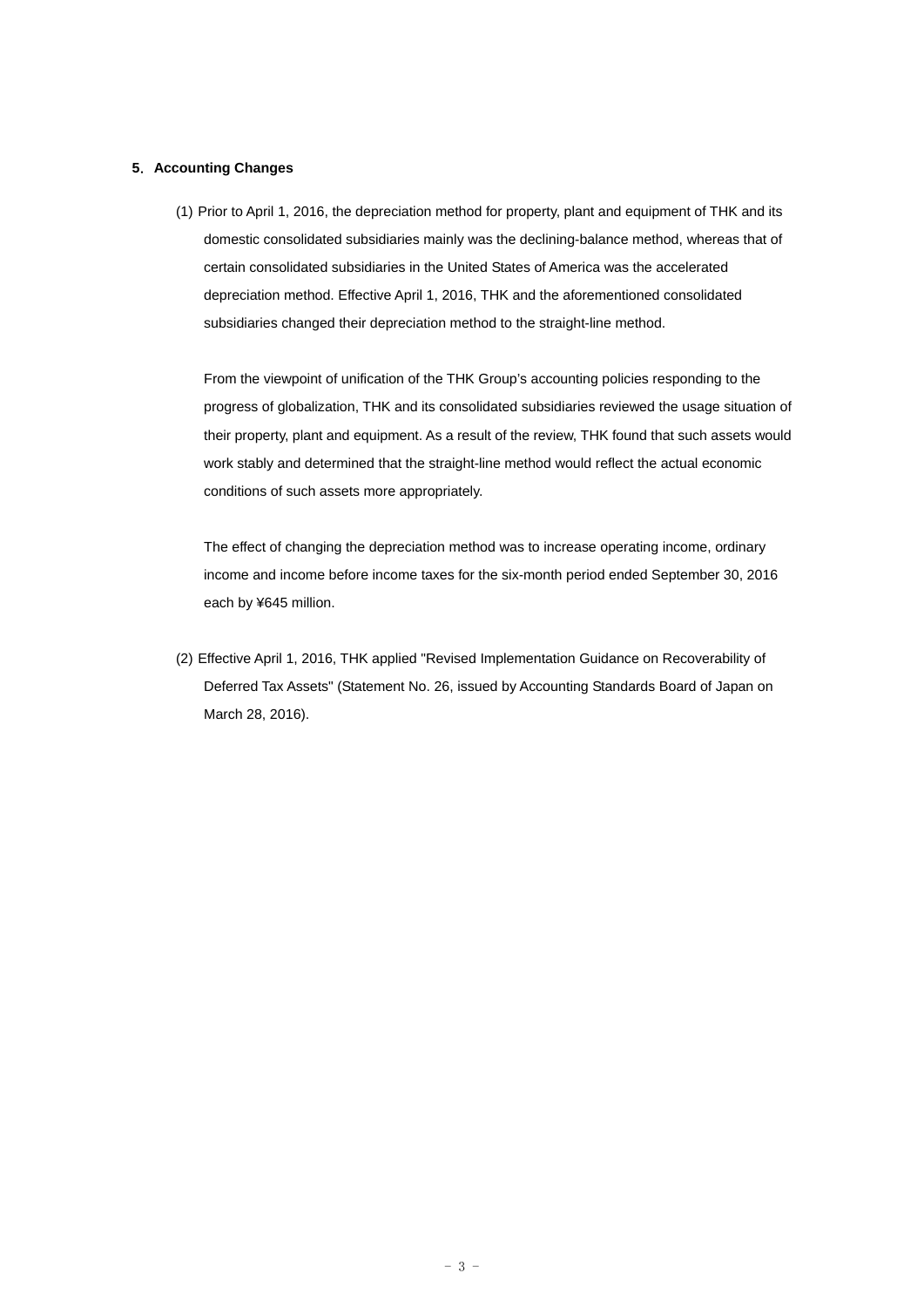#### **6**.**Additional information**

#### (Establishment of foreign subsidiaries)

THK decided to establish two foreign subsidiaries in November 2016 following the resolution of the Board of Directors meeting held on September 26, 2016.

#### 1. Reasons of the Establishment

In the course of the THK Group's global business expansion, THK decided to establish two wholly owned financial subsidiaries, namely, THK CAPITAL UNLIMITED COMPANY and THK FINANCE UNLIMITED COMPANY, for the purpose of strengthening the Group's financial functions such as implementing the global in-group financing system of operating funds, mitigating foreign exchange risks, and improving the Group's capital efficiency. The functional currencies of THK CAPITAL UNLIMITED COMPANY and THK FINANCE UNLIMITED COMPANY are U.S. dollar and Euro, respectively.

### 2. Outline of the New Subsidiaries

#### (1) THK CAPITAL UNLIMITED COMPANY

| Name               | THK CAPITAL UNLIMITED COMPANY               |
|--------------------|---------------------------------------------|
| Location           | Dublin, Ireland                             |
| Representative     | Akihiro Teramachi, President and CEO of THK |
| <b>Business</b>    | In-group financing and fund management      |
| Paid-in capital    | USD 150 million                             |
| Shareholding ratio | THK 100%                                    |

#### (2) THK FINANCE UNLIMITED COMPANY

| Name               | THK FINANCE UNLIMITED COMPANY               |
|--------------------|---------------------------------------------|
| Location           | Dublin, Ireland                             |
| Representative     | Akihiro Teramachi, President and CEO of THK |
| <b>Business</b>    | In-group financing and fund management      |
| Paid-in capital    | EUR 50 million                              |
| Shareholding ratio | THK 100%                                    |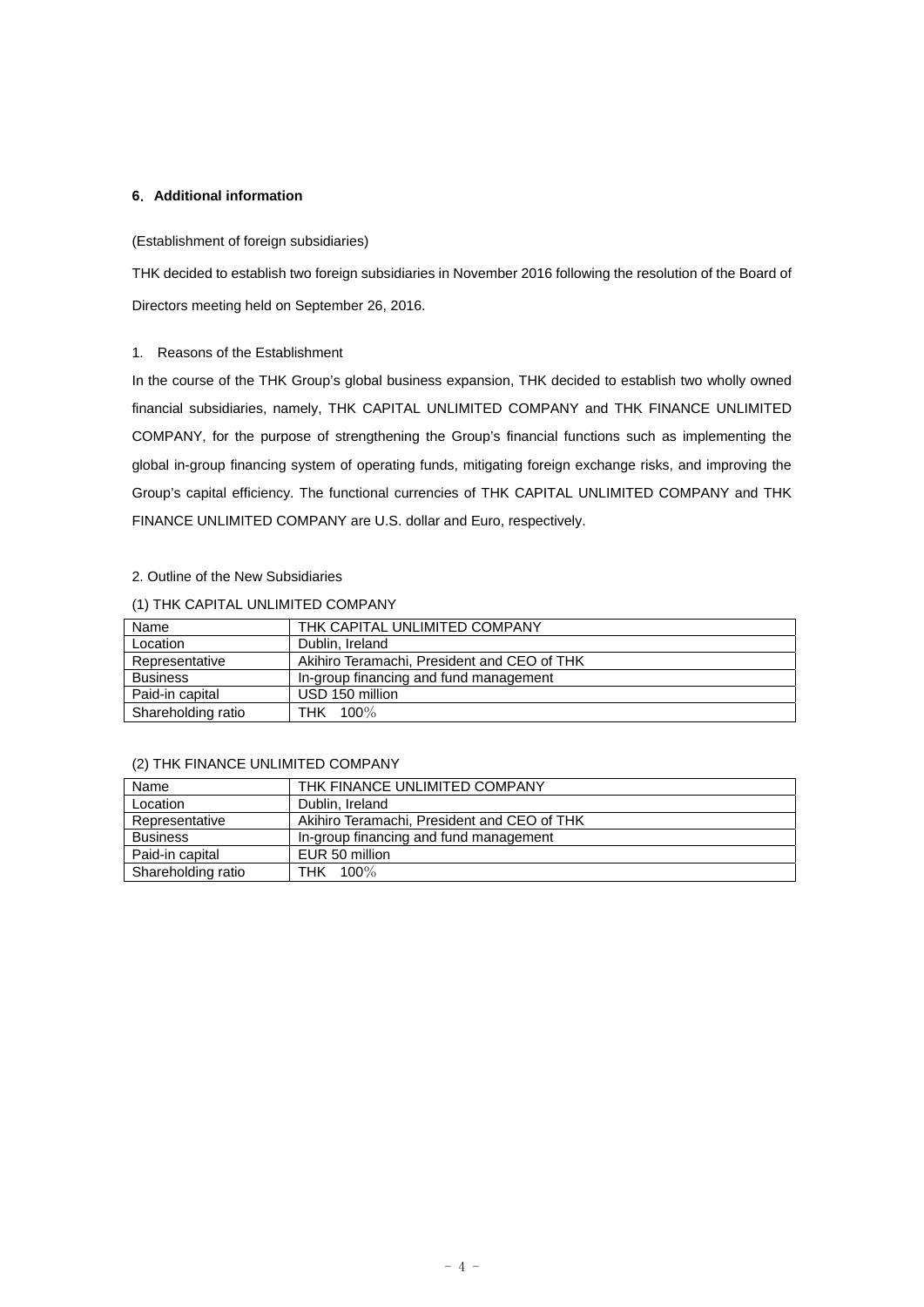#### **Management's Discussion and Analysis**

#### **1. Operating results (April 1, 2016 to September 30, 2016)**

During this six-month period, the economic growth in emerging countries such as China slowed down; however, the world economy continued its modest recovery which was mainly led by Europe and the United States of America that maintained their recovery trend. In Japan, the economy made a mild recovery; however, there were some weaknesses particularly in exports because of the strong yen.

The THK Group has identified "Full-Scale Globalization," the "Development of New Business Areas," and "Change in Business Style" as cornerstones of its growth strategy to expand the markets of its products such as LM Guide (Linear Motion Guide). As to Full-Scale Globalization, while the markets in emerging countries such as China are growing by dint of the factory automation progress, which is also spreading to developed-country users, the THK Group endeavors to expand its global sales network to meet such demand. Regarding Development of New Business Areas, while the THK Group's products are getting widely adopted in new business fields such as automobile parts, seismic isolation and damping systems, medical equipment, aircraft, robot, and renewable energy, the THK Group is working on expanding sales of not only existing products but also new developed products. In addition to promoting these strategies above, the THK Group is also committed to further expand its business fields by changing its business style enabled by making full use of the Internet of Things (IoT), cloud computing, AI, robot in many ways.

In this six-month period, the THK Group operated proactively to expand its sales with its strengthened operating structure on a global scale. Moreover, in order to further expand its transportation equipment business, THK has included four subsidiaries into the scope of consolidation as THK RHYTHM AUTOMOTIVE ("TRA"). As a result, net sales for the period amounted to ¥136,232 million, up ¥24,046 million, or 21.4%, compared to the figure a year earlier.

On the cost front, the cost of sales to sales ratio worsened by 5.6% from a year earlier to 75.0% due to consolidating the four TRA subsidiaries of which cost of sales to sales ratios were higher than that of the THK Group's sales to industrial equipment-related industry. On the other hand, ratio of selling, general and administrative expenses to net sales improved by 3.0% from a year earlier to 16.5% because of consolidating the four TRA subsidiaries with lower ratios.

Along with the stronger yen as compared to the level a year earlier, operating income decreased from a year earlier by ¥816 million, or 6.5%, to ¥11,672 million. Ratio to net sales dropped by 2.5% to 8.6%.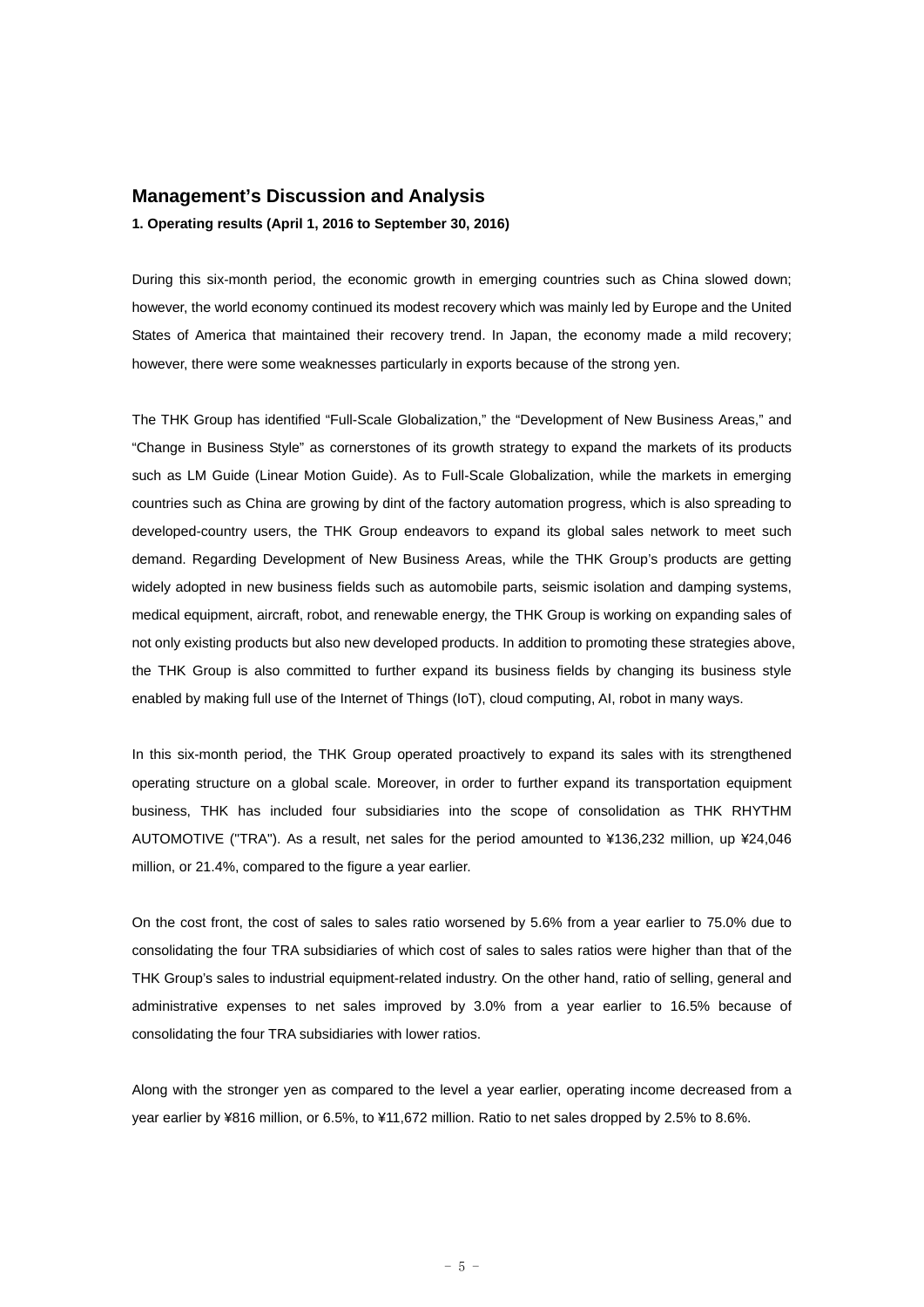Total non-operating income and expenses were ¥1,237 million and ¥4,999 million, respectively. The major component of non-operating expenses was ¥4,512 million of foreign exchange loss due to the stronger yen.

As a result, ordinary income decreased from a year earlier by ¥3,784 million, or 32.4%, to ¥7,909 million. Net income attributable to owners of the parent for the six-month period also decreased from a year earlier by ¥2,480 million, or 32.2%, to ¥5,228 million.

#### **Segment Information**

#### (Japan)

In Japan, the economy made a mild recovery; however, there were some weaknesses particularly in exports because of the strong yen. The THK Group operated proactively and cultivated new business fields such as seismic isolation and damping systems, medical equipment, renewable energy and robot. In such a situation, demand for machine tool products decreased whereas demand for electronics-related products increased. As a result, sales dropped by ¥1,311 million, or 2.2%, to ¥57,747 million, compared to the figure a year earlier. Operating income (segment income) amounted to ¥7,435 million, down ¥3,996 million, or 35.0%, from the figure a year earlier due mainly to the stronger yen as compared to the level a year earlier.

#### (The Americas)

In the Americas, while there were some weaknesses particularly in capital investments and exports, the economy continued a gradual recovery trend by dint of the robust consumer spending. In such a situation, the production and sales sections worked in unison to expand and deepen transactions with existing customers and to cultivate new business fields such as medical equipment, aircraft, and energy-related business. As a result, net sales for the six-month period amounted to ¥33,115 million, up ¥12,920 million, or 64.0%, from the figure a year earlier. Operating income (segment income) amounted to ¥1,817 million, up ¥742 million, or 69.0%, from the figure a year earlier. This was mainly attributable to the robust demand in the electronics industry and the two newly-consolidated TRA subsidiaries in the Americas.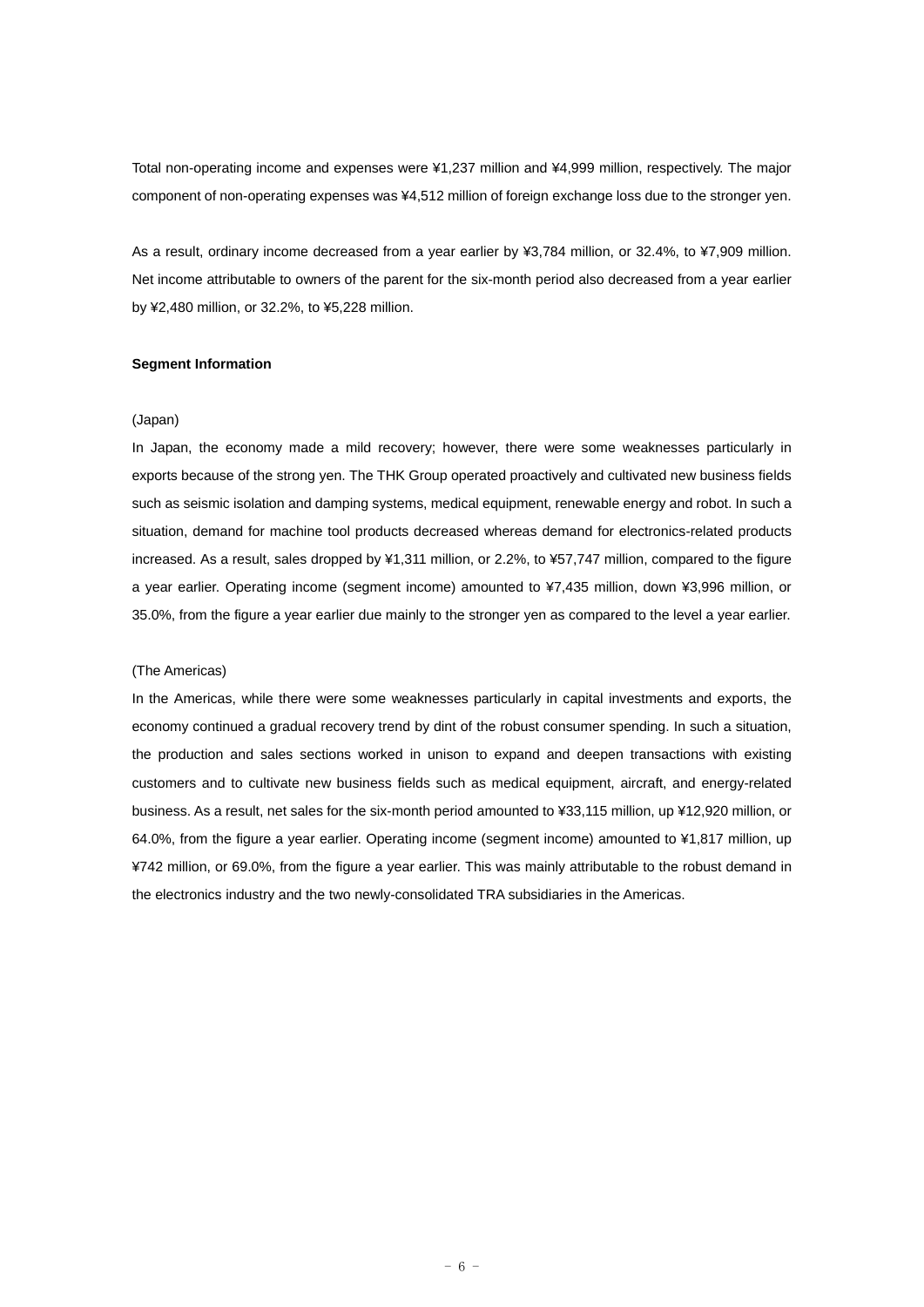#### (Europe)

In Europe, the signs of recovery were continuously seen. In such a situation, the production and sales sections proactively worked in unison to expand transactions with existing customers and to cultivate new business fields such as medical equipment, aircraft and robot. As a result, net sales for the six-month period amounted to ¥26,103 million, up ¥15,232 million, or 140.1%, from the figure a year earlier. Operating income (segment income) amounted to ¥754 million, up ¥286 million, or 61.0%, from the figure a year earlier. This was mainly attributable to the increased demand in the machine tool industry and the electronics industry, as well as the two newly-consolidated TRA subsidiaries in Europe.

#### (China)

In China, the THK Group's products were getting widely adopted because of the factory automation progress brought by the shortage in labor and the hike in personnel expenses. In such a situation, the THK Group implemented aggressive business activities with its strengthened sales channels; however, sales amounted to ¥13,340 million, down ¥1,930 million, or 12.6%, from the figure a year earlier. This was mainly attributable to overall decreases in demand because of the economic slowdown in China. Despite the declining sales, the THK Group recorded ¥51 million of operating income (segment income), a turnaround of ¥139 million from the operating loss (segment loss) recorded a year earlier because of various measures implemented to improve profitability.

#### (Other)

In other countries and regions, the THK Group continued to expand and deepen transactions with existing customers and to cultivate new customers while expanding its sales channels in the ASEAN countries and India. However, the economic slowdown of China influenced in some areas of Other segment. As a result, net sales for the six-month period amounted to ¥5,925 million, down ¥864 million, or 12.7%, from the figure a year earlier. Operating income (segment income) amounted to ¥563 million, down ¥282 million, or 33.4%, from the figure a year earlier, due to the decreased sales.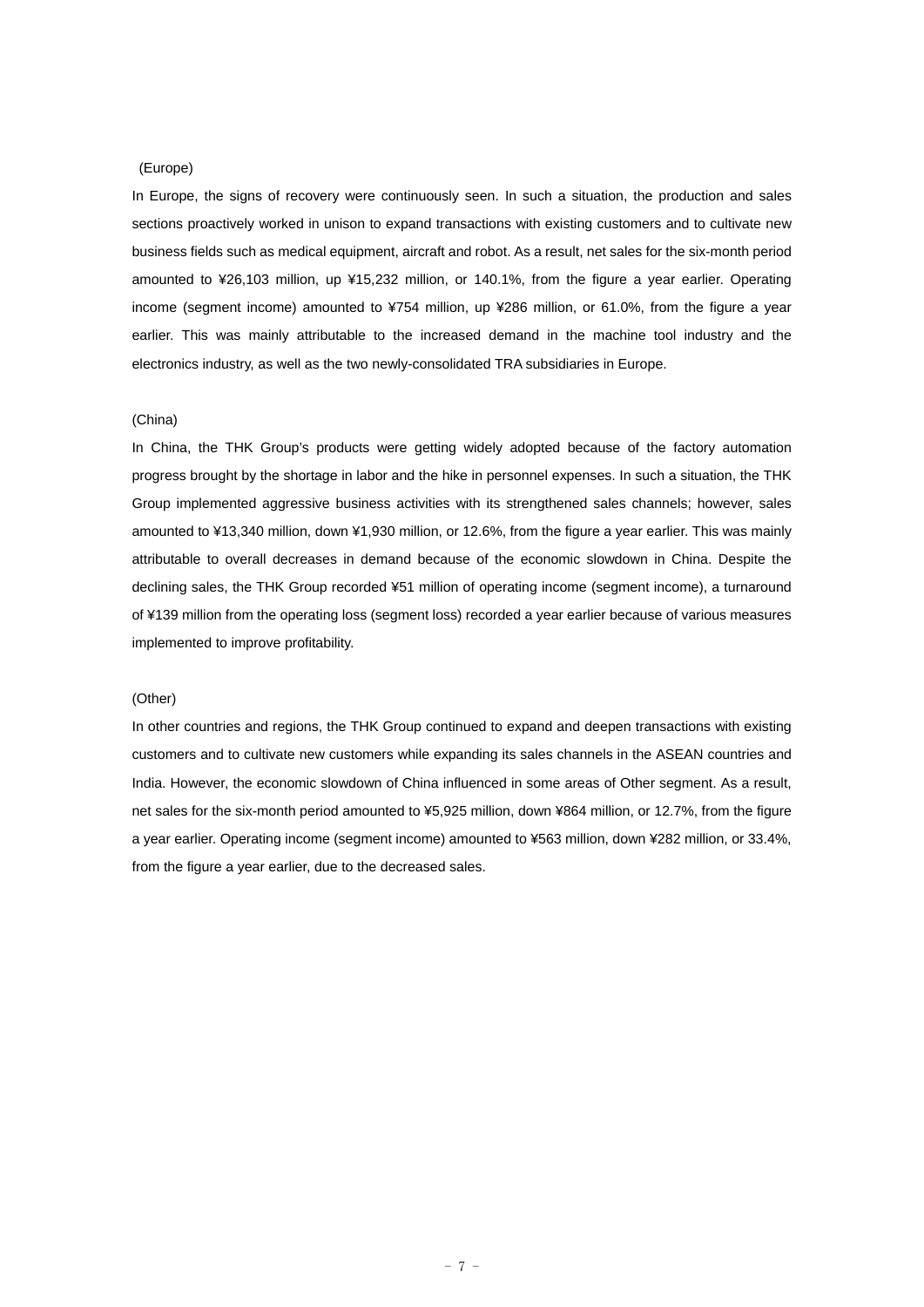#### **2. Financial position (As of September 30, 2016)**

Total assets stood at ¥381,571 million, ¥26,237 million less than the previous fiscal year-end, due mainly to a combined effect of increase in electronically recorded monetary claims by ¥2,607 million, decrease in cash and bank deposits by ¥3,197 million, decrease in merchandise and finished goods by ¥3,169 million, decrease in buildings and structures-net by ¥3,973 million, decrease in machinery and equipment by ¥3,954 million, and decrease in goodwill by ¥2,211 million.

Total liabilities stood at ¥154,336 million, ¥2,932 million less than the previous fiscal year-end, due mainly to decrease in long-term bank loans by ¥615 million.

Net assets stood at ¥227,235 million, ¥23,304 million less than the previous fiscal year-end, due mainly to a combined effect of increase in retained earnings by ¥2,063 million and decrease in foreign currency translation adjustments by ¥24,791 million.

#### **3. Forecast for the fiscal year ending March 31, 2017**

No change from the forecasts reported in the announcement dated May 12, 2016.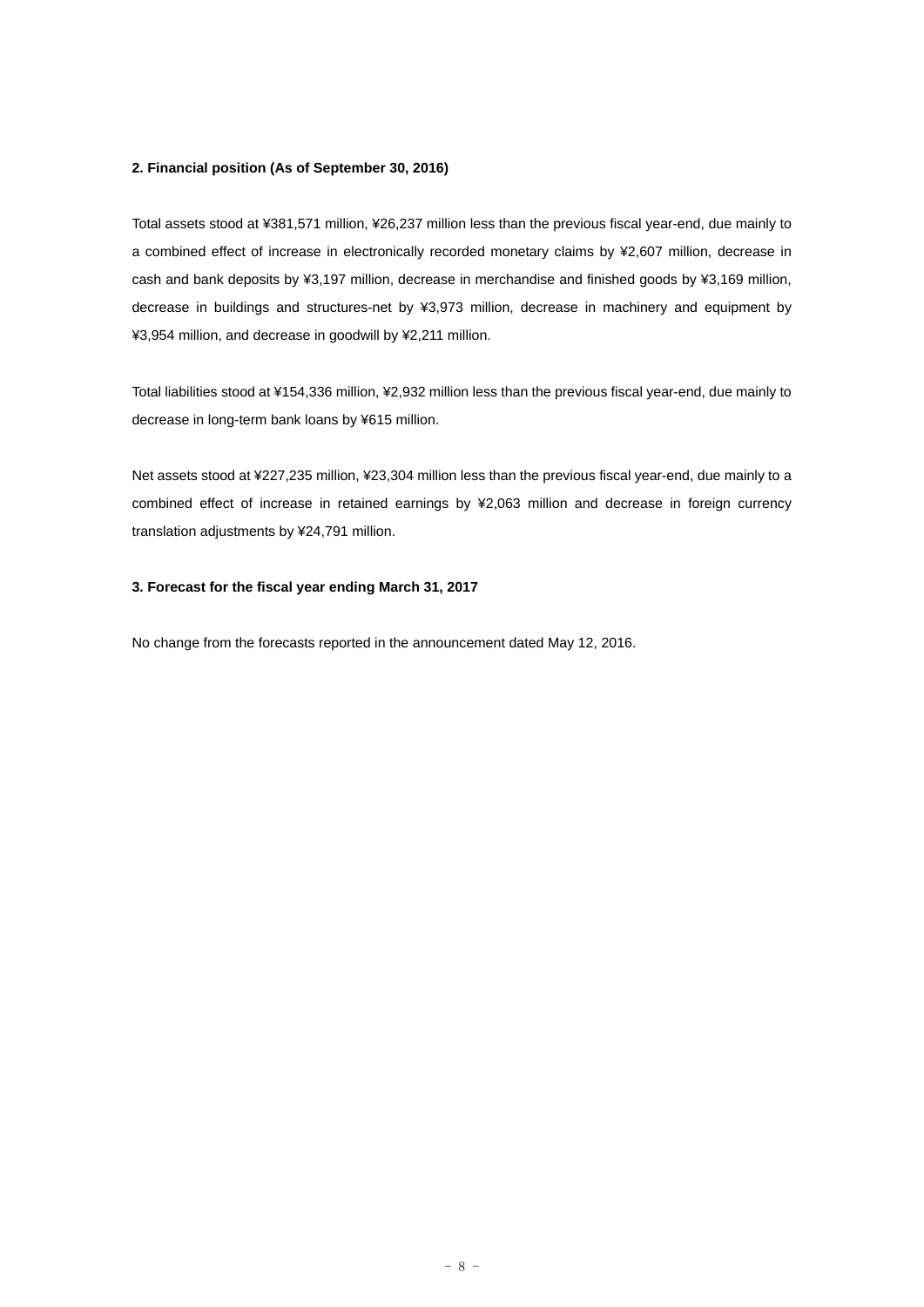# **Consolidated Financial Statements**

## Consolidated Balance Sheets

|                                          |                                                    | (Millions of Yen)                                                  |
|------------------------------------------|----------------------------------------------------|--------------------------------------------------------------------|
|                                          | Year End<br>-Previous Year<br>As of March 31, 2016 | Second Quarter End<br>-Current Year<br>As of September 30,<br>2016 |
| <b>Assets</b>                            |                                                    |                                                                    |
| <b>Current Assets:</b>                   |                                                    |                                                                    |
| Cash and bank deposits                   | ¥126,964                                           | ¥123,766                                                           |
| Accounts and notes receivable            | 65,977                                             | 63,150                                                             |
| Electronically recorded monetary claims  | 5,523                                              | 8,130                                                              |
| Merchandise and finished goods           | 16,619                                             | 13,450                                                             |
| Work in process                          | 7,352                                              | 7,608                                                              |
| Raw materials and supplies               | 15,270                                             | 14,253                                                             |
| Other current assets                     | 11,313                                             | 8,296                                                              |
| Less: Allowance for bad debts            | (162)                                              | (156)                                                              |
| Total current assets                     | 248,858                                            | 238,499                                                            |
| <b>Fixed Assets:</b>                     |                                                    |                                                                    |
| Property, plant and equipment -net:      |                                                    |                                                                    |
| <b>Buildings and structures</b>          | 33,543                                             | 29,569                                                             |
| Machinery and equipment                  | 50,101                                             | 46,146                                                             |
| Other                                    | 25,784                                             | 25,113                                                             |
| Total property, plant and equipment –net | 109,428                                            | 100,828                                                            |
| Intangibles                              |                                                    |                                                                    |
| Goodwill                                 | 12,780                                             | 10,568                                                             |
| Other                                    | 23,688                                             | 19,674                                                             |
| Total intangibles                        | 36,468                                             | 30,243                                                             |
| <b>Investments and Other</b>             |                                                    |                                                                    |
| Long-term investments in securities      | 7,052                                              | 6,577                                                              |
| Other                                    | 6,099                                              | 5,483                                                              |
| Less: Allowance for bad debts            | (99)                                               | (60)                                                               |
| Total investments and other              | 13,052                                             | 12,000                                                             |
| Total fixed assets                       | 158,950                                            | 143,072                                                            |
| <b>Total assets</b>                      | 407,808                                            | 381,571                                                            |
|                                          |                                                    |                                                                    |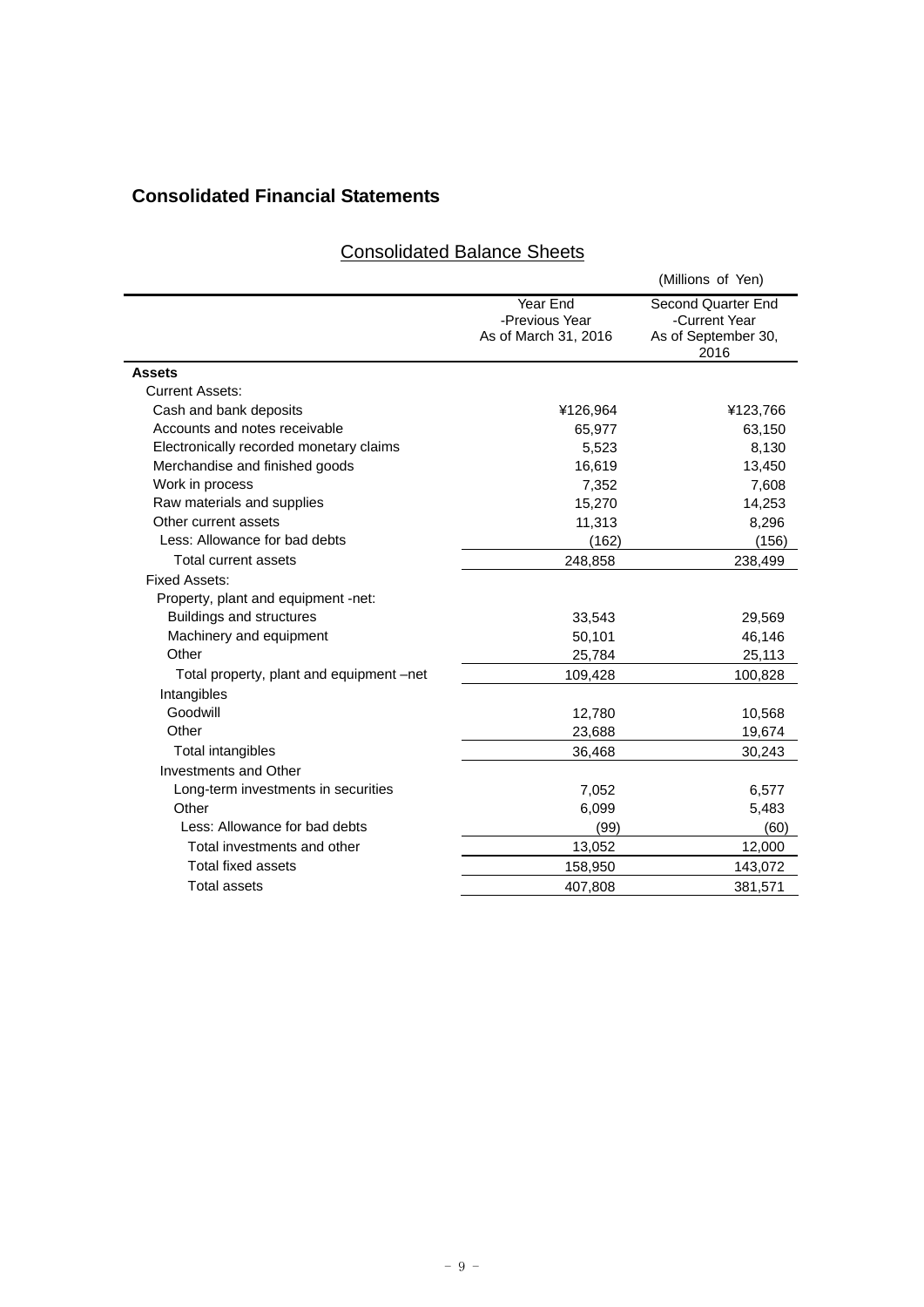|                                               |                                                    | (Millions of Yen)                                                  |
|-----------------------------------------------|----------------------------------------------------|--------------------------------------------------------------------|
|                                               | Year End<br>-Previous Year<br>As of March 31, 2016 | Second Quarter End<br>-Current Year<br>As of September 30,<br>2016 |
| <b>Liabilities</b>                            |                                                    |                                                                    |
| <b>Current Liabilities:</b>                   |                                                    |                                                                    |
| Accounts and notes payable                    | ¥20,129                                            | ¥19,854                                                            |
| Electronically recorded obligations           | 16,544                                             | 17,688                                                             |
| Current portion of long-term bonds            | 2,253                                              | 2,185                                                              |
| Income taxes payable                          | 806                                                | 2,031                                                              |
| <b>Accrued bonuses</b>                        | 3,193                                              | 3,501                                                              |
| Other                                         | 16,645                                             | 12,722                                                             |
| <b>Total current liabilities</b>              | 59,572                                             | 57,983                                                             |
| Long-term Liabilities:                        |                                                    |                                                                    |
| <b>Bonds</b>                                  | 53,000                                             | 53,000                                                             |
| Long-term bank loans                          | 30,280                                             | 29,665                                                             |
| Reserve for retirement benefits for directors |                                                    |                                                                    |
| and corporate auditors                        | 129                                                | 106                                                                |
| Reserve for product warranty                  | 142                                                | 128                                                                |
| Net defined benefit liability                 | 7,195                                              | 7,105                                                              |
| Other                                         | 6,948                                              | 6,346                                                              |
| Total long-term liabilities                   | 97,695                                             | 96,352                                                             |
| <b>Total liabilities</b>                      | 157,268                                            | 154,336                                                            |
| <b>Net Assets</b>                             |                                                    |                                                                    |
| Shareholders' equity :                        |                                                    |                                                                    |
| Common stock                                  | 34,606                                             | 34,606                                                             |
| Additional paid-in capital                    | 44,584                                             | 44,584                                                             |
| Retained earnings                             | 165,076                                            | 167,140                                                            |
| <b>Treasury stock</b>                         | (13,950)                                           | (13, 951)                                                          |
| Total shareholders' equity                    | 230,317                                            | 232,380                                                            |
| Accumulated other comprehensive income        |                                                    |                                                                    |
| $(\text{loss})$ :                             |                                                    |                                                                    |
| Net unrealized gain on available-for-sale     |                                                    |                                                                    |
| securities                                    | 665                                                | 782                                                                |
| Foreign currency translation adjustments      | 17,759                                             | (7,032)                                                            |
| Remeasurements of defined benefit plans       | (1, 394)                                           | (1, 356)                                                           |
| Total accumulated other comprehensive         |                                                    |                                                                    |
| income (loss)                                 | 17,030                                             | (7,605)                                                            |
| Non-controlling interests                     | 3,192                                              | 2,460                                                              |
| Total net assets                              | 250,540                                            | 227,235                                                            |
| Total liabilities and net assets              | 407,808                                            | 381,571                                                            |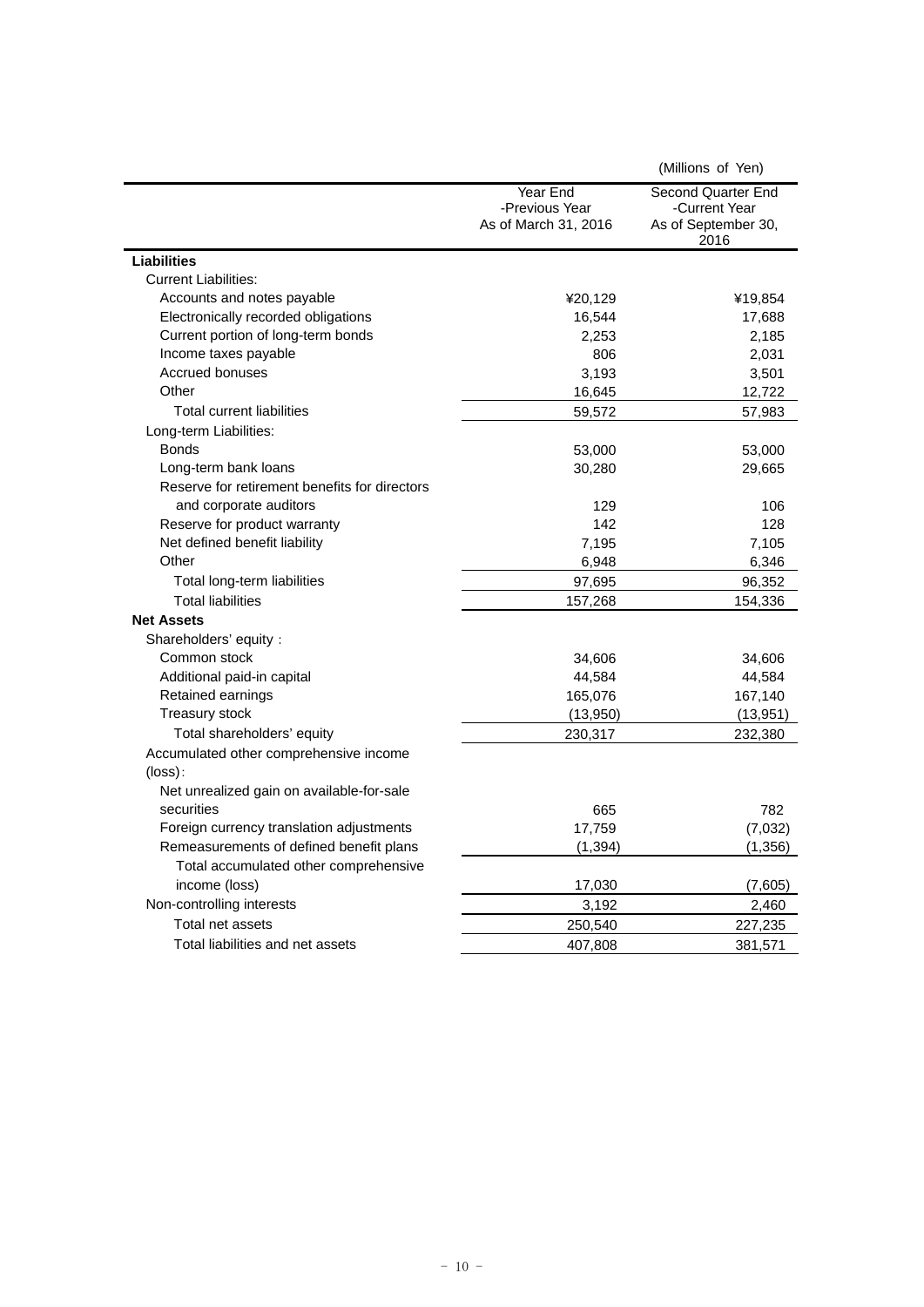# Consolidated Statements of Income

|                                                    |                                                                                              | (Millions of Yen)                                                                                  |
|----------------------------------------------------|----------------------------------------------------------------------------------------------|----------------------------------------------------------------------------------------------------|
|                                                    | Second Quarter Ended<br>September 30, 2015<br>(From April 1, 2015)<br>to September 30, 2015) | <b>Second Quarter Ended</b><br>September 30, 2016<br>(From April 1, 2016<br>to September 30, 2016) |
| Net sales                                          | ¥112,186                                                                                     | ¥136,232                                                                                           |
| Cost of sales                                      | 77,804                                                                                       | 102,129                                                                                            |
| Gross profit                                       | 34,382                                                                                       | 34,103                                                                                             |
| Selling, general and administrative expenses       | 21,893                                                                                       | 22,431                                                                                             |
| Operating income                                   | 12,488                                                                                       | 11,672                                                                                             |
| Non-operating income:                              |                                                                                              |                                                                                                    |
| Interest income                                    | 225                                                                                          | 256                                                                                                |
| Equity earnings of affiliates                      | 397                                                                                          | 152                                                                                                |
| Other                                              | 646                                                                                          | 828                                                                                                |
| Total non-operating income                         | 1,269                                                                                        | 1,237                                                                                              |
| Non-operating expense:                             |                                                                                              |                                                                                                    |
| Interest expenses                                  | 177                                                                                          | 240                                                                                                |
| Foreign exchange loss, net                         | 1,588                                                                                        | 4,512                                                                                              |
| Other                                              | 298                                                                                          | 246                                                                                                |
| Total non-operating expenses                       | 2,064                                                                                        | 4.999                                                                                              |
| Ordinary income                                    | 11,694                                                                                       | 7,909                                                                                              |
| Extraordinary gains:                               |                                                                                              |                                                                                                    |
| Gain on sales of property, plant and equipment     | 31                                                                                           | 5                                                                                                  |
| Total extraordinary gains                          | 31                                                                                           | 5                                                                                                  |
| Extraordinary losses:                              |                                                                                              |                                                                                                    |
| Loss on sales and disposal of property, plant and  |                                                                                              |                                                                                                    |
| equipment                                          | 231                                                                                          | 89                                                                                                 |
| Total extraordinary losses                         | 231                                                                                          | 89                                                                                                 |
| Income before income taxes                         | 11,493                                                                                       | 7,825                                                                                              |
| Income taxes-current                               | 3,816                                                                                        | 2,604                                                                                              |
| Income taxes-deferred                              | 118                                                                                          | 157                                                                                                |
| Total income taxes                                 | 3,934                                                                                        | 2,762                                                                                              |
| Net income                                         | 7,558                                                                                        | 5,063                                                                                              |
| Net loss attributable to non-controlling interests | (150)                                                                                        | (165)                                                                                              |
| Net income attributable to owners of the parent    | 7,709                                                                                        | 5,228                                                                                              |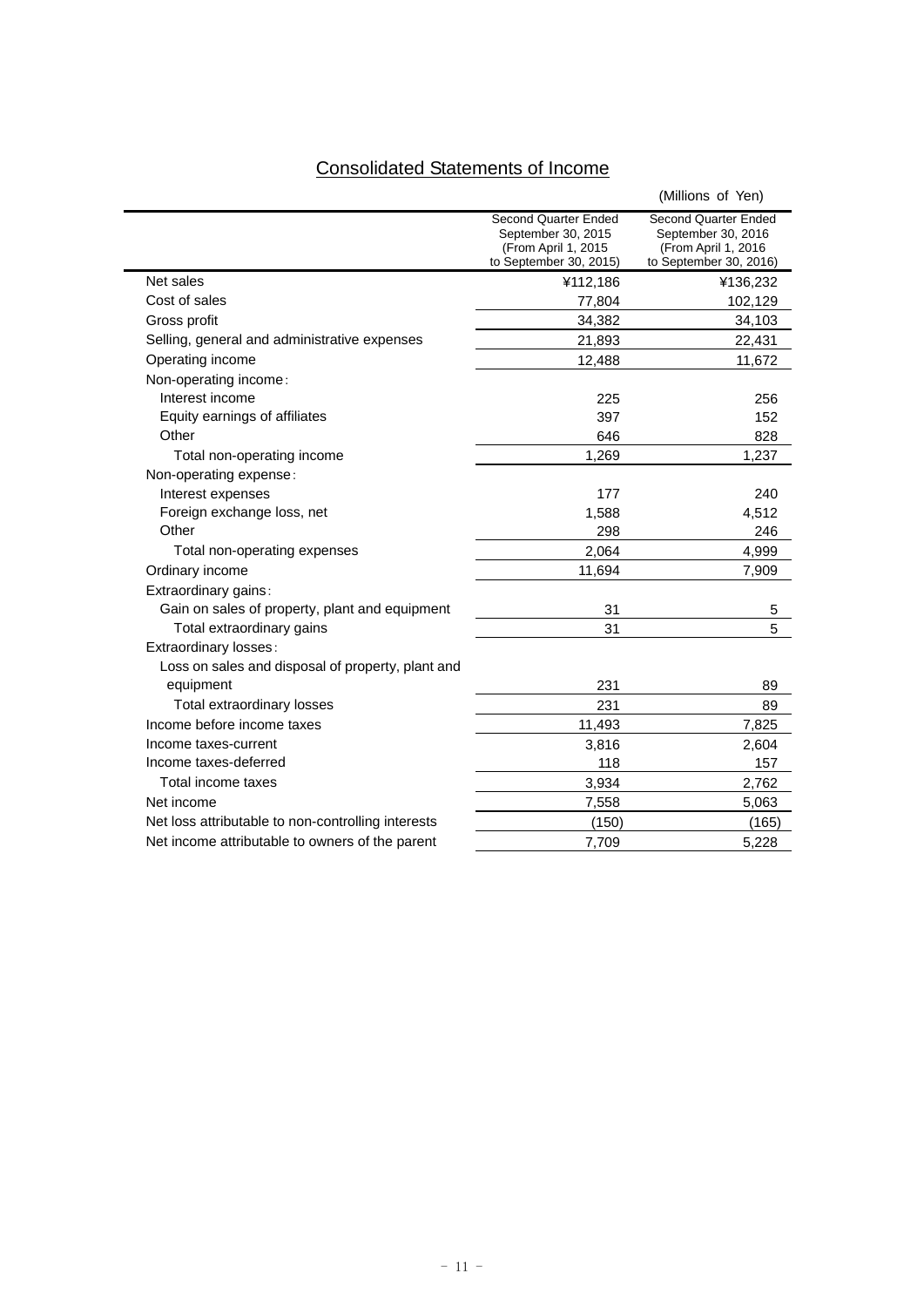|                                                                                              | (Millions of Yen)                                                                            |
|----------------------------------------------------------------------------------------------|----------------------------------------------------------------------------------------------|
| Second Quarter Ended<br>September 30, 2015<br>(From April 1, 2015)<br>to September 30, 2015) | Second Quarter Ended<br>September 30, 2016<br>(From April 1, 2016)<br>to September 30, 2016) |
| ¥7,558                                                                                       | ¥5,063                                                                                       |
|                                                                                              |                                                                                              |
|                                                                                              |                                                                                              |
| (436)                                                                                        | 120                                                                                          |
| 1,458                                                                                        | (24,466)                                                                                     |
| (2)                                                                                          | 41                                                                                           |
|                                                                                              |                                                                                              |
| (251)                                                                                        | (898)                                                                                        |
| 768                                                                                          | (25, 202)                                                                                    |
| 8,327                                                                                        | (20,139)                                                                                     |
|                                                                                              |                                                                                              |
| 8,446                                                                                        | (19, 407)                                                                                    |
| (119)                                                                                        | (731)                                                                                        |
|                                                                                              |                                                                                              |

## Consolidated Statements of Comprehensive Income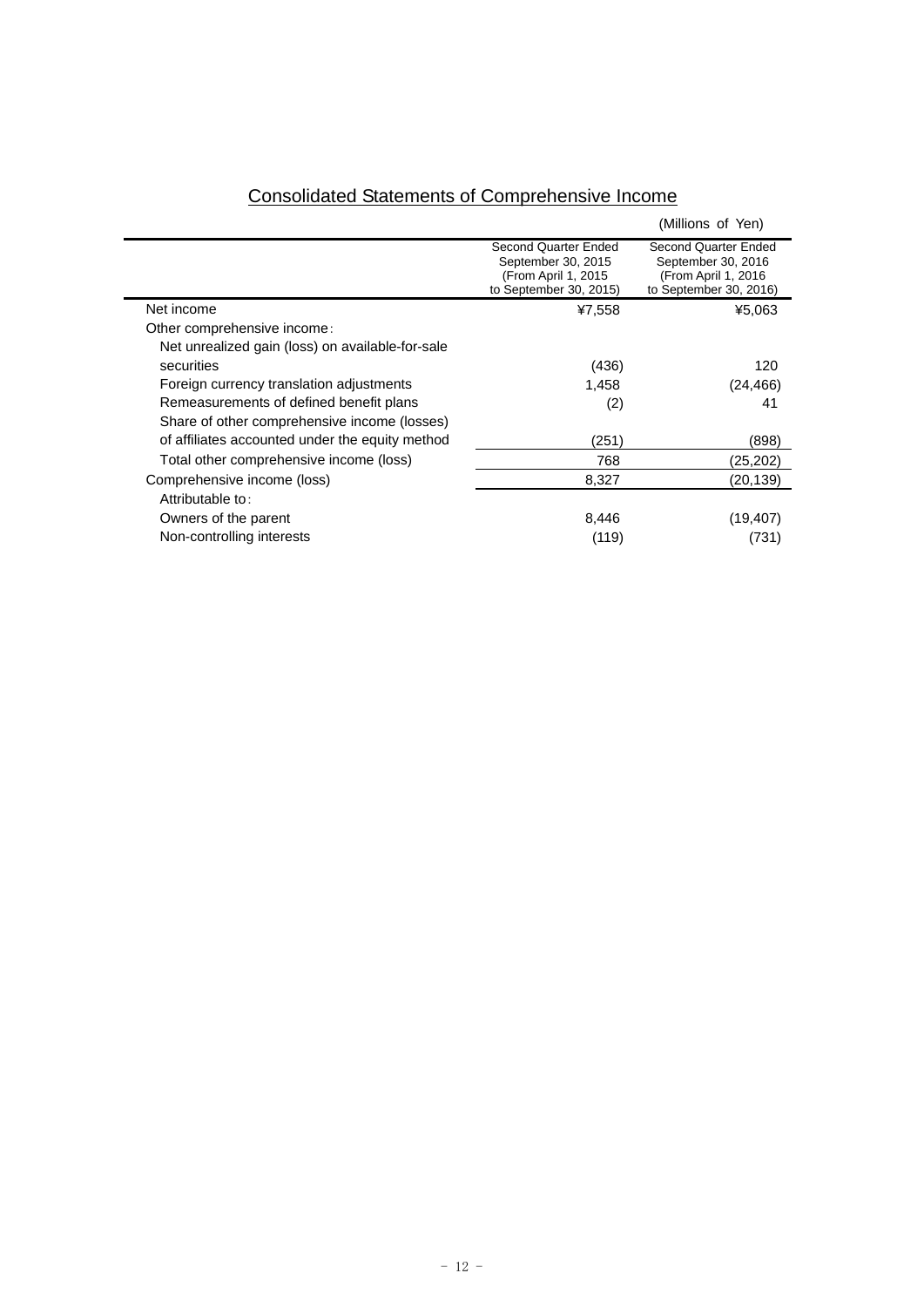# Consolidated Statements of Cash Flows

|                                                      |                                                                                              | (Millions of Yen)                                                                            |
|------------------------------------------------------|----------------------------------------------------------------------------------------------|----------------------------------------------------------------------------------------------|
|                                                      | Second Quarter Ended<br>September 30, 2015<br>(From April 1, 2015)<br>to September 30, 2015) | Second Quarter Ended<br>September 30, 2016<br>(From April 1, 2016)<br>to September 30, 2016) |
| Cash flows from operating activities:                |                                                                                              |                                                                                              |
| Income before income taxes                           | ¥11,493                                                                                      | ¥7,825                                                                                       |
| Depreciation and amortization                        | 5,969                                                                                        | 6,762                                                                                        |
| Loss on sale/disposal of property, plant and         |                                                                                              |                                                                                              |
| equipment                                            | 200                                                                                          | 85                                                                                           |
| Increase in provisions                               | 257                                                                                          | 291                                                                                          |
| Increase (decrease) in net defined benefit liability | (38)                                                                                         | 104                                                                                          |
| Interest and dividend income                         | (270)                                                                                        | (299)                                                                                        |
| Interest expenses                                    | 177                                                                                          | 240                                                                                          |
| Foreign exchange loss                                | 1,408                                                                                        | 5,398                                                                                        |
| Equity in earnings of affiliates                     | (397)                                                                                        | (152)                                                                                        |
| Amortization of goodwill                             | 189                                                                                          | 506                                                                                          |
| Increase in trade receivables                        | (2,625)                                                                                      | (4, 439)                                                                                     |
| Decrease (increase) in inventories                   | (4, 179)                                                                                     | 568                                                                                          |
| Increase in trade payables                           | 2,921                                                                                        | 4,192                                                                                        |
| Other                                                | (1, 278)                                                                                     | (917)                                                                                        |
| Subtotal                                             | 13,828                                                                                       | 20,166                                                                                       |
| Interest and dividend received                       | 490                                                                                          | 489                                                                                          |
| Interest paid                                        | (171)                                                                                        | (240)                                                                                        |
| Income taxes paid                                    | (7, 598)                                                                                     | (2,810)                                                                                      |
| Net cash provided by operating activities            | 6,549                                                                                        | 17,603                                                                                       |
| Cash flows from investing activities:                |                                                                                              |                                                                                              |
| Purchase of property, plant and equipment            | (6, 859)                                                                                     | (5,465)                                                                                      |
| Proceeds from sale of property, plant and            |                                                                                              |                                                                                              |
| equipment                                            | 602                                                                                          | 5                                                                                            |
| Purchase of investments in securities                | (9)                                                                                          | (80)                                                                                         |
| Payment for purchase of newly consolidated           |                                                                                              |                                                                                              |
| subsidiaries' stocks                                 | (24, 667)                                                                                    |                                                                                              |
| Increase in loans receivable                         |                                                                                              | (93)                                                                                         |
| Collection on loans                                  | 0                                                                                            | 3                                                                                            |
| Payment for a business transfer                      | (22, 135)                                                                                    |                                                                                              |
| Payment for insurance reserves                       |                                                                                              | 9                                                                                            |
| Other                                                | (3)                                                                                          | 17                                                                                           |
| Net cash used in investing activities                | (53,072)                                                                                     | (5,602)                                                                                      |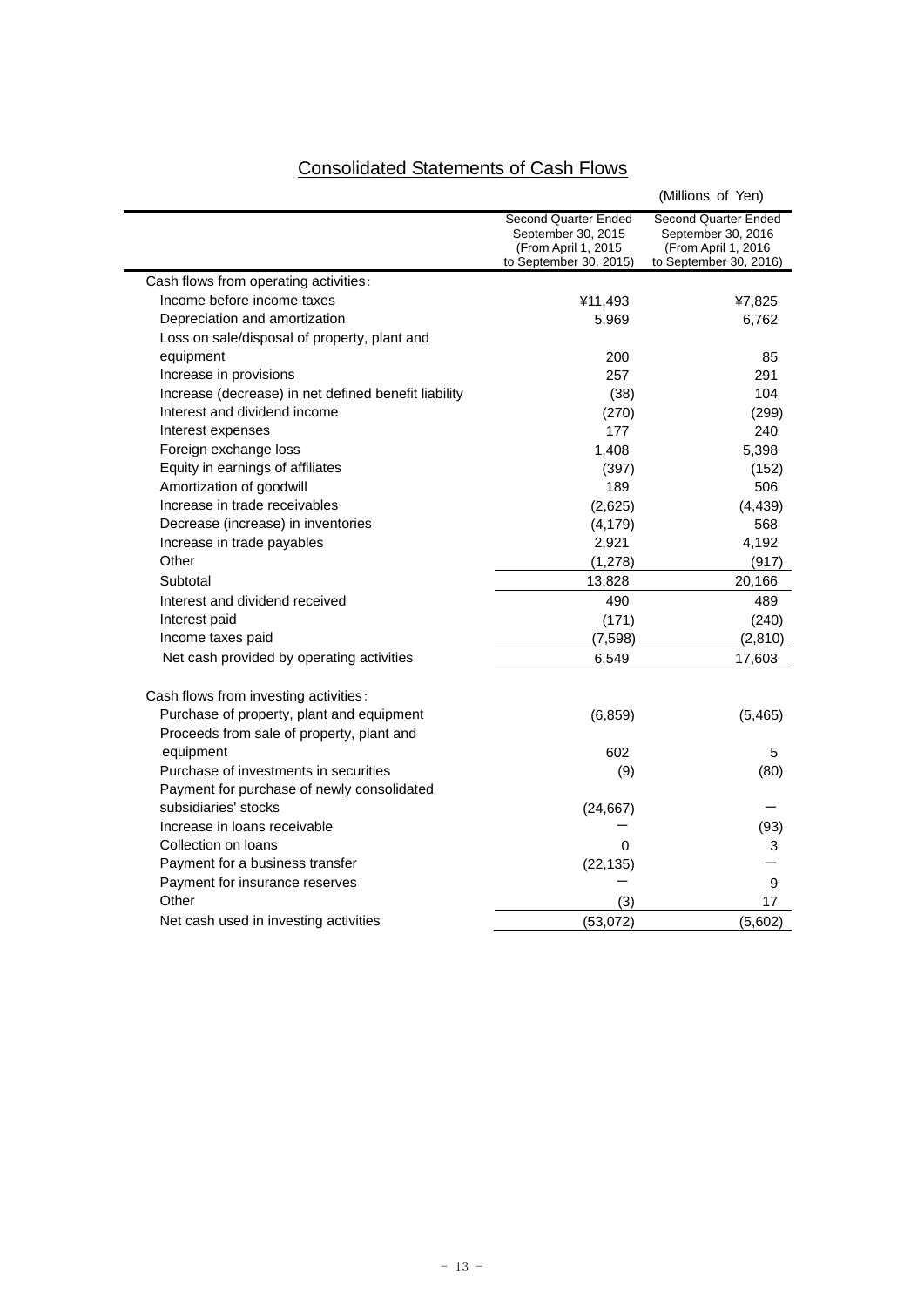|                                                      | Second Quarter Ended                           | Second Quarter Ended                           |
|------------------------------------------------------|------------------------------------------------|------------------------------------------------|
|                                                      | September 30, 2015                             | September 30, 2016                             |
|                                                      | (From April 1, 2015)<br>to September 30, 2015) | (From April 1, 2016)<br>to September 30, 2016) |
| Cash flows from financing activities:                |                                                |                                                |
| Proceeds from short-term bank loans                  | 23,818                                         |                                                |
| Dividends paid                                       | (3,792)                                        | (3, 160)                                       |
| Purchase of treasury stocks                          | (4)                                            | (0)                                            |
| Repayments of lease obligations                      | (150)                                          | (97)                                           |
| Net cash provided (used) in financing activities     | 19,871                                         | (3,258)                                        |
| Foreign currency translation adjustments on cash and |                                                |                                                |
| cash equivalents                                     | (635)                                          | (11, 940)                                      |
| Net decrease in cash and cash equivalents            | (27,287)                                       | (3,197)                                        |
| Cash and cash equivalents, beginning of the period   | 155,239                                        | 126,964                                        |
| Cash and cash equivalents, end of the period         | 127,951                                        | 123,766                                        |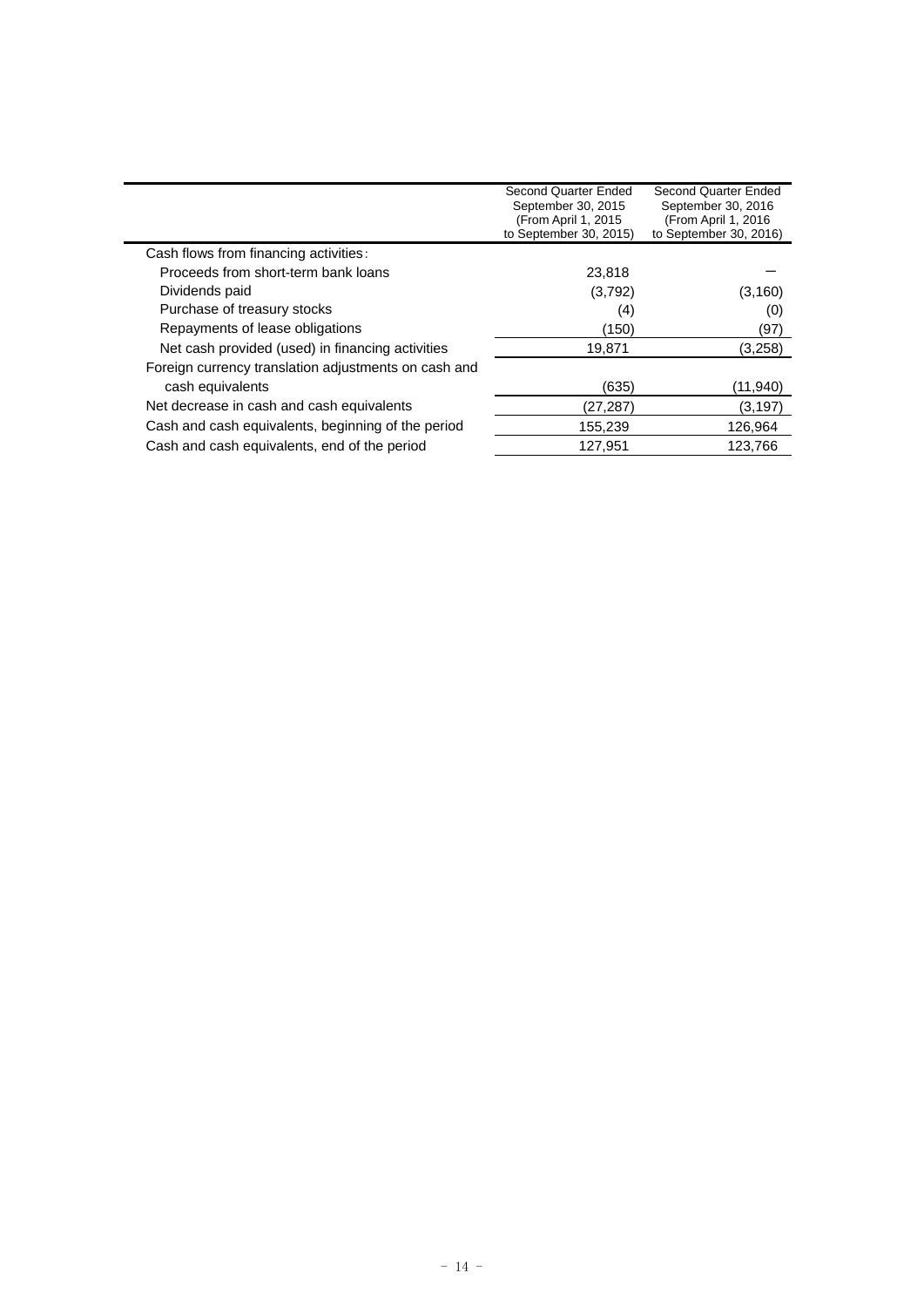### **Segment Information**

|                         |         |          |         |         |        |              | (Millions of Yen) |
|-------------------------|---------|----------|---------|---------|--------|--------------|-------------------|
|                         | The     |          |         |         |        | Adiust       | Consoli           |
|                         | Japan   | Americas | Europe  | China   | Other  | -ments       | -dated            |
| Sales to customers      | ¥59.058 | ¥20.195  | ¥10.871 | ¥15.271 | ¥6.790 | $\ddot{x}$ — | ¥112.186          |
| Inter-segment           | 22.704  | 10       |         | 3.424   | 746    | (26, 892)    |                   |
| Total                   | 81.763  | 20.205   | 10.878  | 18.695  | 7,536  | (26, 892)    | 112,186           |
| Operating income (loss) | 11.432  | 1.075    | 468     | (87)    | 845    | (1, 245)     | 12.488            |

#### **For the six months ended September 30, 2015 (April 1, 2015 to September 30, 2015)**

*(Note 1) Adjustments of operating income (loss) of ¥1,245 million consist of ¥120 million of intercompany elimination and ¥1,125 million of corporate expenses not allocable to a specific segment. Such expenses are mainly comprised of selling, general and administrative expenses.* 

*(Note 2) In the Americas segment, THK provisionally recorded ¥13,336 million of goodwill arising from the business transfer from TRW Automotive Inc. in the six-month period ended September 30, 2015. The amount of goodwill was subsequently adjusted to ¥2,616 million since the allocation of acquisition costs was completed.* 

*In Europe segment, THK provisionally recorded ¥20,192 million of goodwill arising from the business transfer from TRW Automotive Inc. and acquisition of all shares of THK RHYTHM AUTOMOTIVE CZECH a. s. (formerly, TRW-DAS. a.s.), in the six-month period ended September 30, 2015. The amount of goodwill was subsequently adjusted to ¥10,618 million since the allocation of acquisition costs was completed.* 

|                    |         |          |         |         |        |               | (Millions of Yen) |
|--------------------|---------|----------|---------|---------|--------|---------------|-------------------|
|                    |         | The      |         |         |        | Adjust        | Consoli           |
|                    | Japan   | Americas | Europe  | China   | Other  | -ments        | -dated            |
| Sales to customers | ¥57.747 | ¥33.115  | ¥26.103 | ¥13.340 | ¥5.925 | $\frac{1}{2}$ | ¥136.232          |
| Inter-segment      | 20.243  | 23       | 63      | 1.764   | 621    | (22.715)      |                   |
| Total              | 77.990  | 33.139   | 26.166  | 15.104  | 6.546  | (22.715)      | 136.232           |
| Operating income   | 7.435   | 1.817    | 754     | 51      | 563    | 1.048         | 11.672            |

#### **For the six months ended September 30, 2016 (April 1, 2016 to September 30, 2016)**

*(Note 1) All adjustments are intercompany elimination.* 

*(Note 2) As discussed in 5. Accounting Changes, prior to April 1, 2016, the depreciation method for property, plant and*  equipment of THK and its domestic consolidated subsidiaries mainly was the declining-balance method, whereas that of certain consolidated subsidiaries in the United States of America was the accelerated depreciation method. Effective *April 1, 2016, THK and the aforementioned consolidated subsidiaries changed their depreciation method to the straight-line method. As a result, operating income in the Japan segment and the Americas segment increased by ¥568 million and ¥76 million, respectively, as compared to those calculated using the former depreciation method.*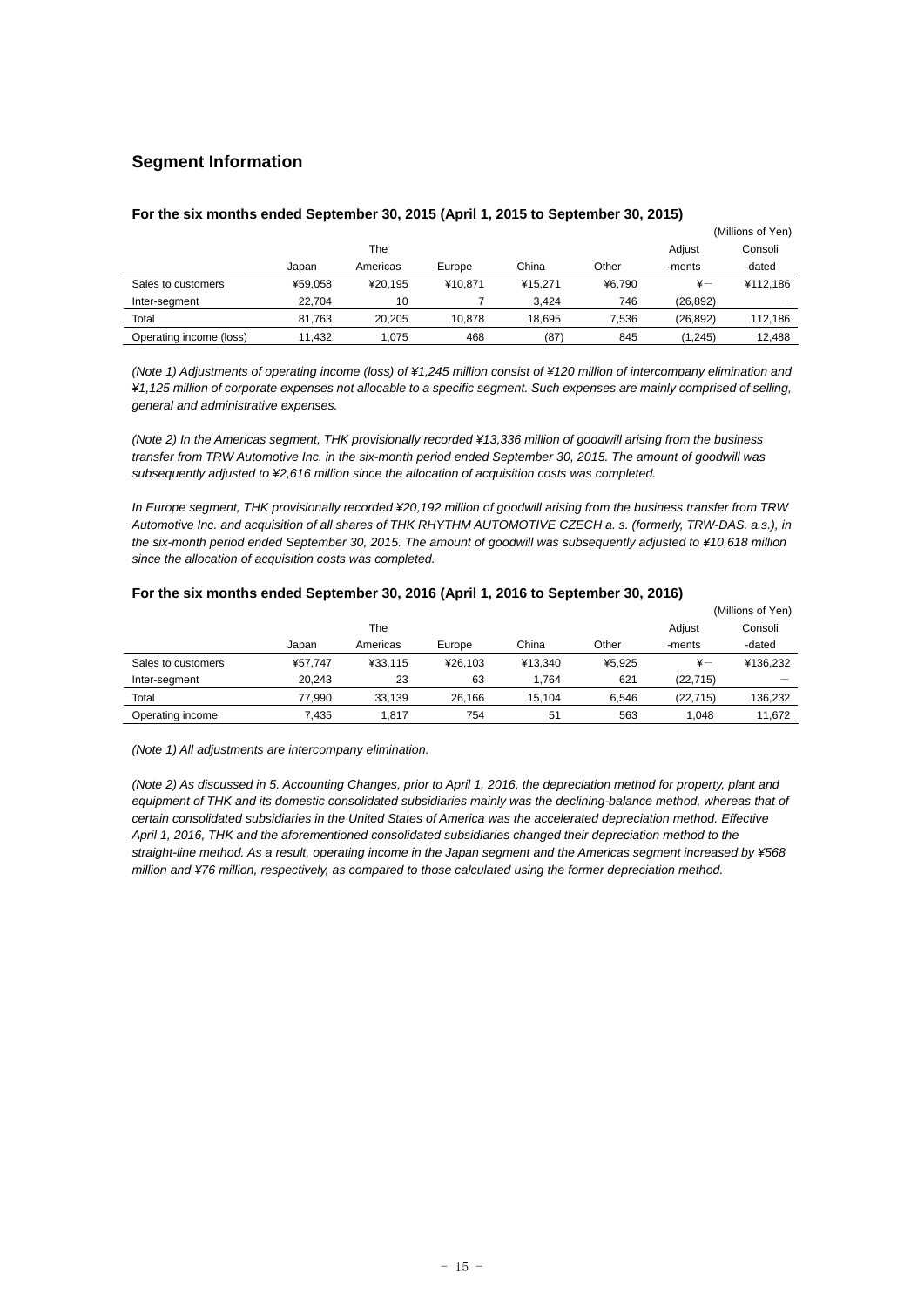### **Business Combination**

(Significant adjustment to the provisional amounts of the acquisition costs in the comparative information)

At the end of the six-month period ended September 30, 2015, THK reported provisional amounts for the business transfer of the linkage and suspension business (the "L&S business") of TRW Automotive Inc. (now part of ZF Friedrichshafen AG) in Europe and North America and purchase of shares of a TRW subsidiary that were executed on August 31, 2015. Since the accounting for this business combination completed by March 31, 2016, the acquisition costs initially allocated in the comparative information included in the consolidated financial statements for the six-month period ended September 30, 2016 have been adjusted as follows:

| Item                          | Adjustments (Millions of Yen) |
|-------------------------------|-------------------------------|
| Goodwill (provisional)        | ¥33,529                       |
| Property, plant and equipment | (2,559)                       |
| Intangibles                   | (20, 781)                     |
| Deferred tax liabilities      | 2,368                         |
| Others                        | 678                           |
| Total adjustments             | (20, 294)                     |
| Goodwill (adjusted)           | 13,235                        |

The adjustments above do not have any impact on the consolidated statements of income for the six-month ended September 30, 2015.